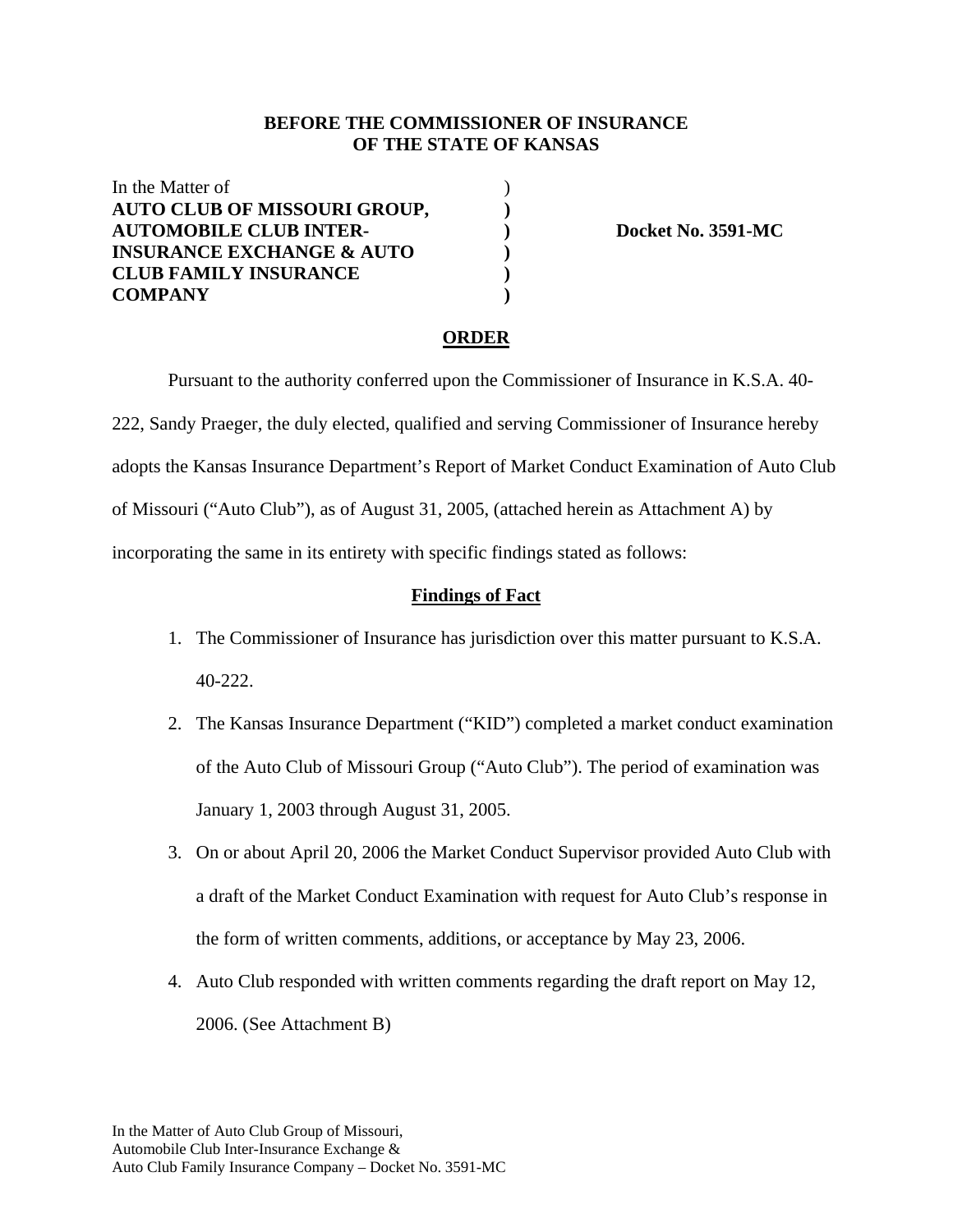- 5. The Kansas Commissioner of Insurance has since fully reviewed said Kansas report which is attached herein as Attachment A.
- 6. Auto Club's complaint logs in which all non-insurance department complaints are recorded were not set up in the format required by K.S.A. 40-2404(10).
- 7. Auto Club did not file a deviation for the Personal Injury Protection (PIP) coverage in the Auto Club Family Insurance Company ("ACFIC") policy for specific types of vehicles. 10 out of 13 ACFIC policies received a lower premium than was filed.
- 8. Auto Club Inter-Insurance Exchange utilized an application which contained the following statement, "I warrant that the statements hereon are true and correct and I understand these statements will be relied upon by the Automobile Club Inter-Insurance Exchange in issuing the policy.
- 9. Form #5901KS(4/2004), (the Homeowners application), was approved by KID to be effective 4/14/2004. Auto Club was utilizing an individual's credit history as an underwriting tool in determining the eligibility of an account for their Homeowners program. K.S.A. 40-5106 requires a company to disclose to the applicant an internal appeal process exists as provided by paragraph (b) of K.S.A. 40-5107. The Auto Club took adverse action against individuals based solely or partially on their credit history. However the consumer was not advised of the internal appeals process per K.S.A. 40-5107(b).
- 10. Six (6) Auto Club policies sampled by the MCE team which were cancelled or nonrenewed for underwriting reasons contain the following language in the notice letters:
	- a. "In addition, applicant's credit history represents a high risk for future loss. The major factors influencing our decision may have included bankruptcy, overdue accounts, bad debts and collection items."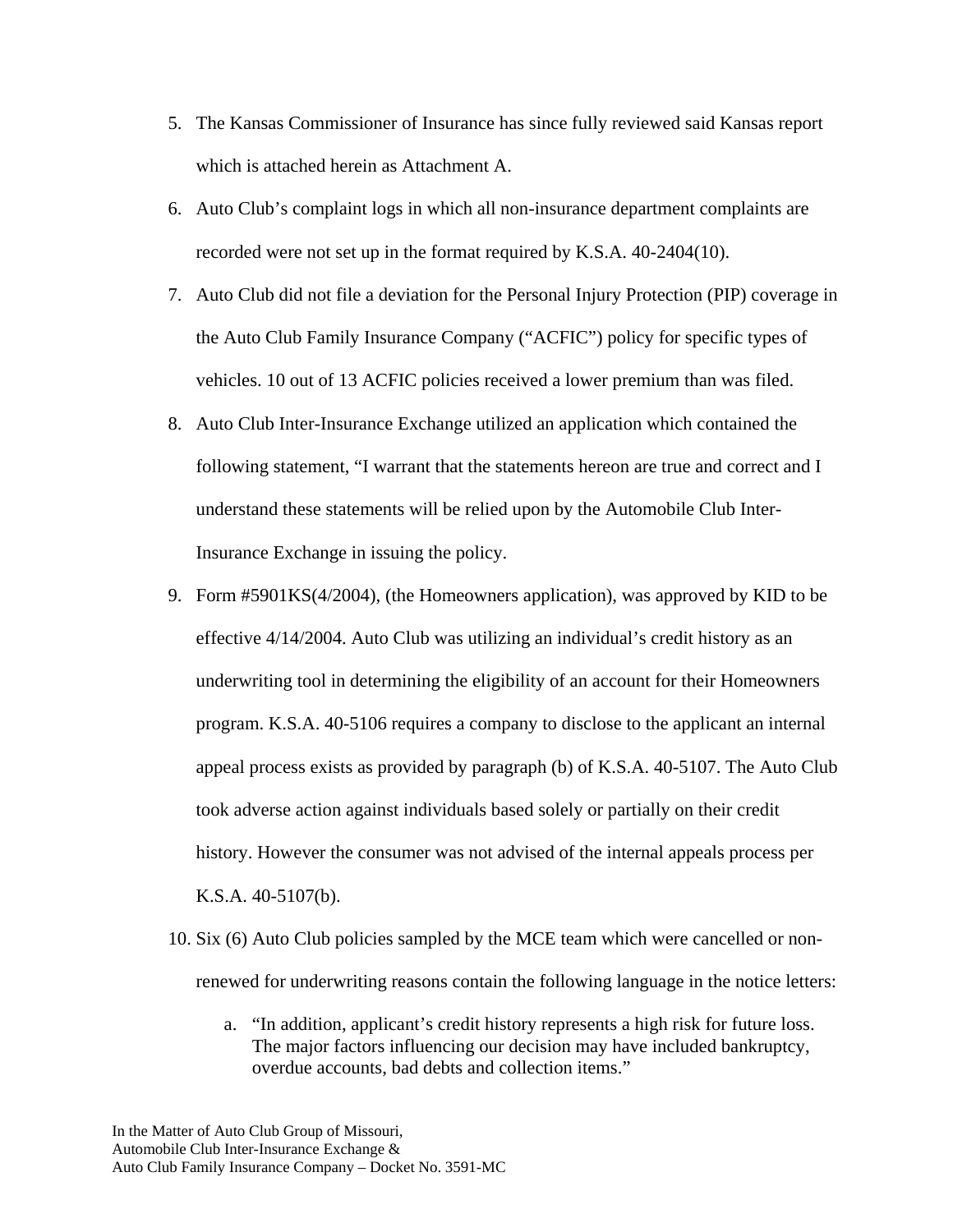The language is vague and unclear and does not identify the specific reason for adverse action.

- 11. One (1) of the Auto Club policies sampled used credit as the sole reason for cancellation. In the cancellation notice the Auto Club specifically stated a 2002 bankruptcy was the reason for cancellation.
- 12. Kansas law requires a cancellation notice to contain either a written explanation specifically detailing the reasons for cancellation or the opportunity to request the reason(s) for cancellation from the company. Two (2) of the Auto Club policies were canceled and contained only the following statement:
	- a. "We are unable to continue this automobile insurance policy without the pertinent underwriting data"

"Pertinent underwriting data" does not constitute a specific reason for cancellation. Auto Club did instructed insureds to contact their agent rather than Auto Club and did not provide notice of the ten (10) day response time required by the company in violation of K.S.A. 40-2,122 and K.A.R. 40-3-31.

- 13. One (1) of the Auto Club policies sampled was non-renewed without a substantial change in exposure to non-renew for claim exposure. The insured was involved in one (1) at-fault accident within three (3) years resulting in no change in exposure.
- 14. One Auto Club policies sampled was non-renewed without a copy of the non-renewal notice in the file.

### **Applicable Law**

K.S.A. 40-2404 states, in pertinent part:

The following are hereby defined as unfair methods of competition and unfair or deceptive acts or practices in the business of insurance: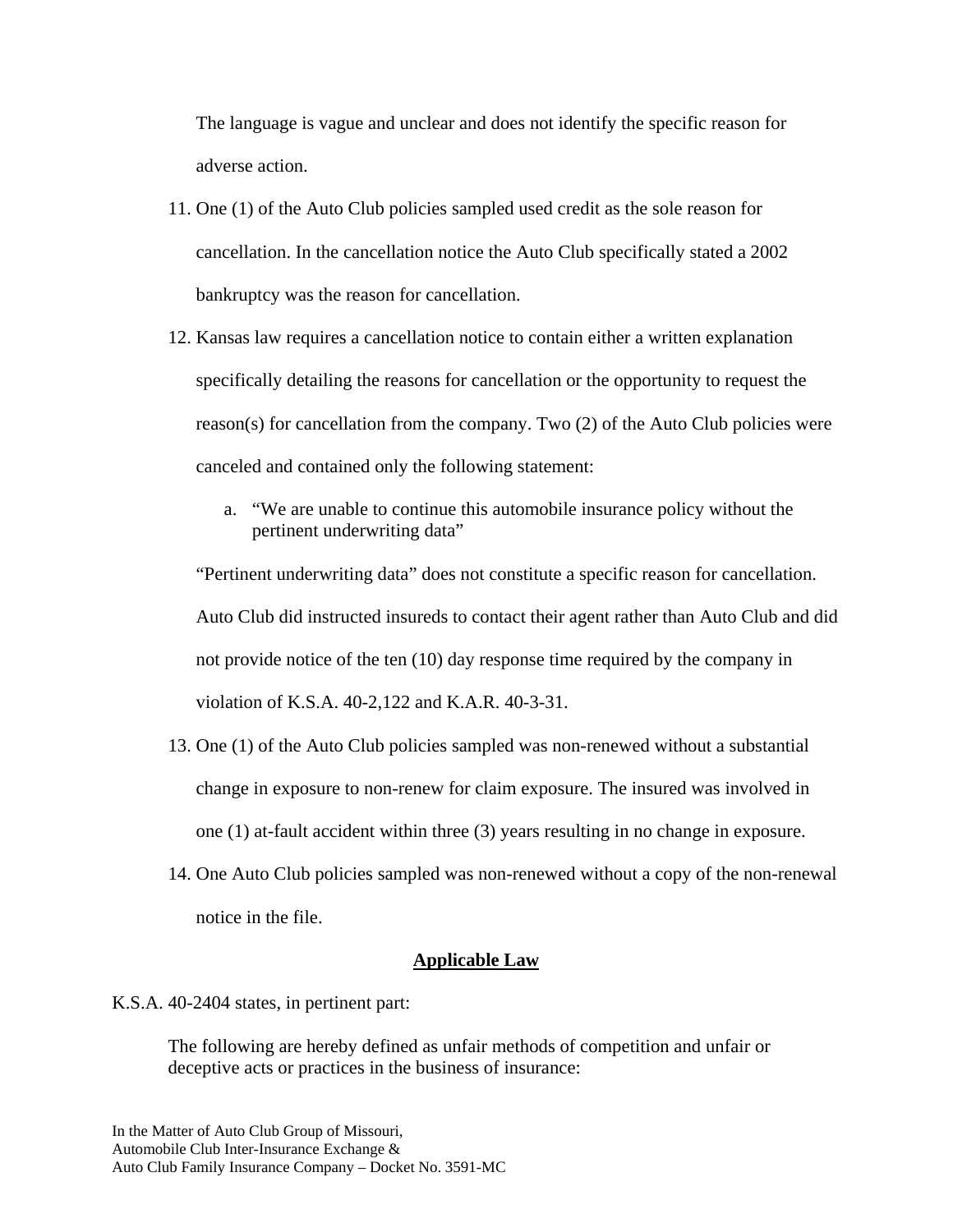(10) *Failure to maintain complaint handling procedures.* Failure of any person, who is an insurer on an insurance policy, to maintain a complete record of all the complaints which it has received since the date of its last examination under K.S.A. 40-222, and amendments thereto; but no such records shall be required for complaints received prior to the effective date of this act. The record shall indicate the total number of complaints, their classification by line of insurance, the nature of each complaint, the disposition of the complaints, the date each complaint was originally received by the insurer and the date of final disposition of each complaint. For purposes of this subsection, 'complaint' means any written communication primarily expressing a grievance related to the acts and practices set out in this section.

K.S.A. 40-276a states, in pertinent part:

(a) Any insurance company that denies renewal of an automobile liability insurance policy in this state shall give at least thirty (30) days written notice to the named insured, at his last known address, or cause such notice to be given by a licensed agent of its intention not to renew such policy.

K.S.A. 40-2,112 states, in pertinent part:

- (a) In the event of an adverse underwriting decision in the insurance company, health maintenance organization or agent responsible for the decision shall either provide the applicant, policyholder or individual proposed for coverage with the specific reason or reasons for the adverse underwriting decision in writing or advise such persons that upon written request they may receive the specific reason or reasons in writing
- (b) Upon receipt of a written request within 60 business days from the date of the mailing of the notice or other communication of an adverse underwriting decision to an applicant, policyholder or individual proposed for coverage, the insurance company, health maintenance organization or agent shall furnish to such person within 21 business days of the receipt of such written request:
	- (1) The specific reason or reasons for the adverse underwriting decision, in writing, if such information was not initially furnished in writing pursuant to subsection (a).

# K.S.A. 40-2,122 states, in pertinent part:

Any insurance company doing business in this state shall provide to an insured a written explanation specifically detailing the reasons why such company canceled or denied renewal of an existing policy of insurance. There shall be no liability on the part of and no cause of action of any nature shall arise against any insurer, its authorized representative, its agents, its employees, or any firm, person or corporation furnishing to the insurer information as to reasons for cancellation or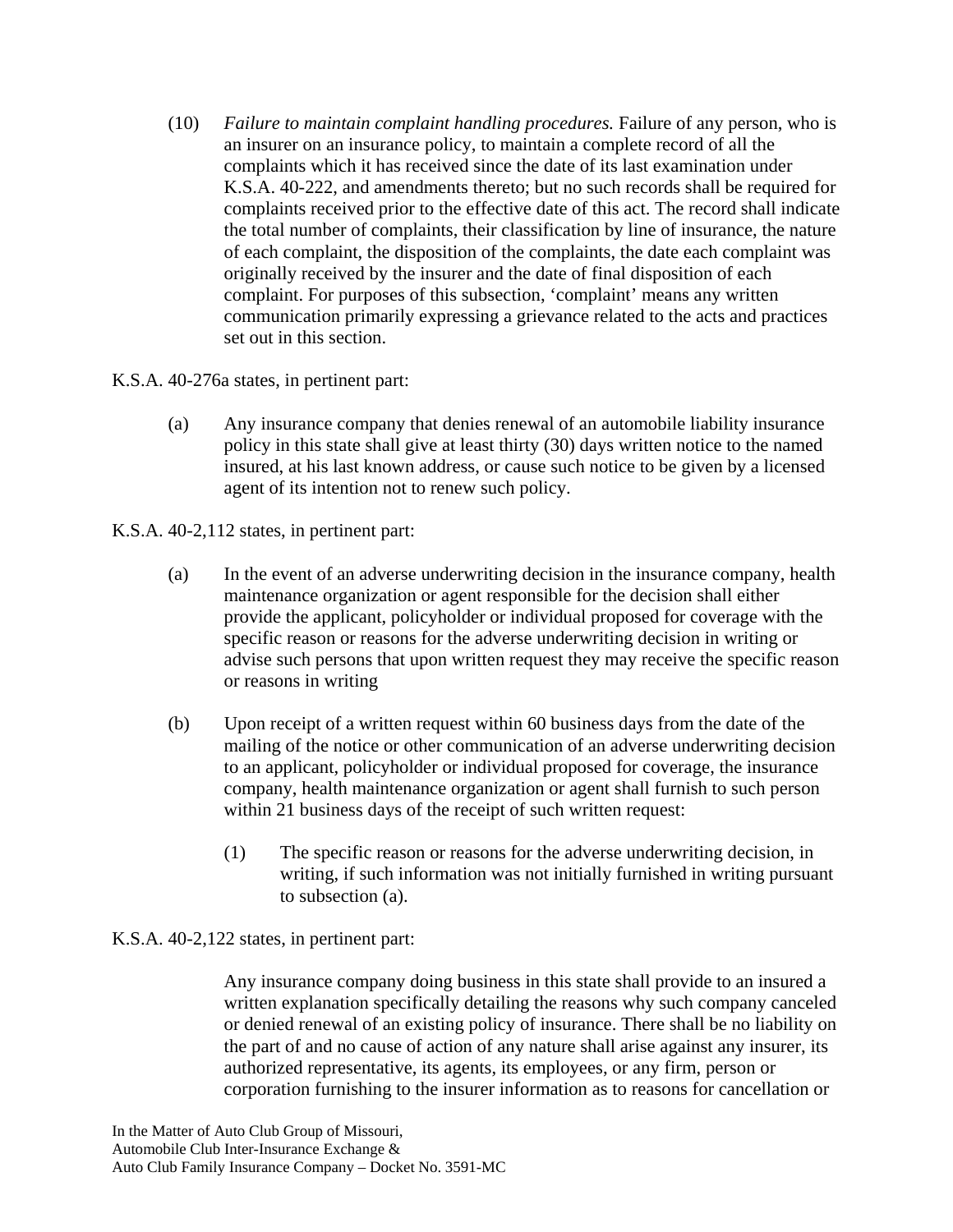denial of renewal of an existing policy of insurance, for any statement made by any of them in any written notice of cancellation or denial of renewal of an existing policy of insurance, for the providing of information pertaining thereto, or for statements made or evidence submitted at any hearings conducted in connection therewith, if such information was provided in good faith and without malice.

# K.S.A. 40-3118 states, in pertinent part:

- (b) Except as otherwise provided in K.S.A. 40-276, 40-276a and 40-277, and amendments thereto, and except for termination of insurance resulting from nonpayment of premium or upon the request for cancellation by the insured, no motor vehicle liability insurance policy, or any renewal thereof, shall be terminated by cancellation or failure to renew by the insurer until at least 30 days after mailing a notice of termination, by certified or registered mail or United States post office certificate of mailing, to the named insured at the latest address filed with the insurer by or on behalf of the insured.
- K.S.A. 40-5104 states, in pertinent part:

No insurer authorized to do business in the state of Kansas which uses credit information to underwrite or rate risks, shall:

- (b) Without consideration of any other applicable underwriting factor independent of credit information and not expressly prohibited by subsection (a), refuse to quote, deny, cancel or refuse to renew any policy of personal insurance solely based on the basis of credit information.
- K.S.A. 40-5106 states, in pertinent part:

If an insurer writing personal insurance uses credit information in underwriting or rating a consumer, the insurer or its agents shall disclose that it may obtain credit information in connection with such application. The insurer shall further notify such consumer that an internal appeal process exists as provided by paragraph (b) of K.S.A. 2005 Supp. 40-5107 and amendments thereto. The disclosure shall be made either on the insurance application or at the time the insurance application is taken. Such disclosure shall be either written or provided to an applicant in the same medium as the application for insurance. The insurer need not provide the disclosure statement required under this section to any insured on a renewal policy if such consumer has previously been provided a disclosure statement.

### K.S.A. 40-5107 states, in pertinent part:

- (2)…explains the reason for such adverse action
- (b) Each reason must be provided in sufficiently clear and specific language so that a person can identify the basis for the insurer's decision to take such adverse action.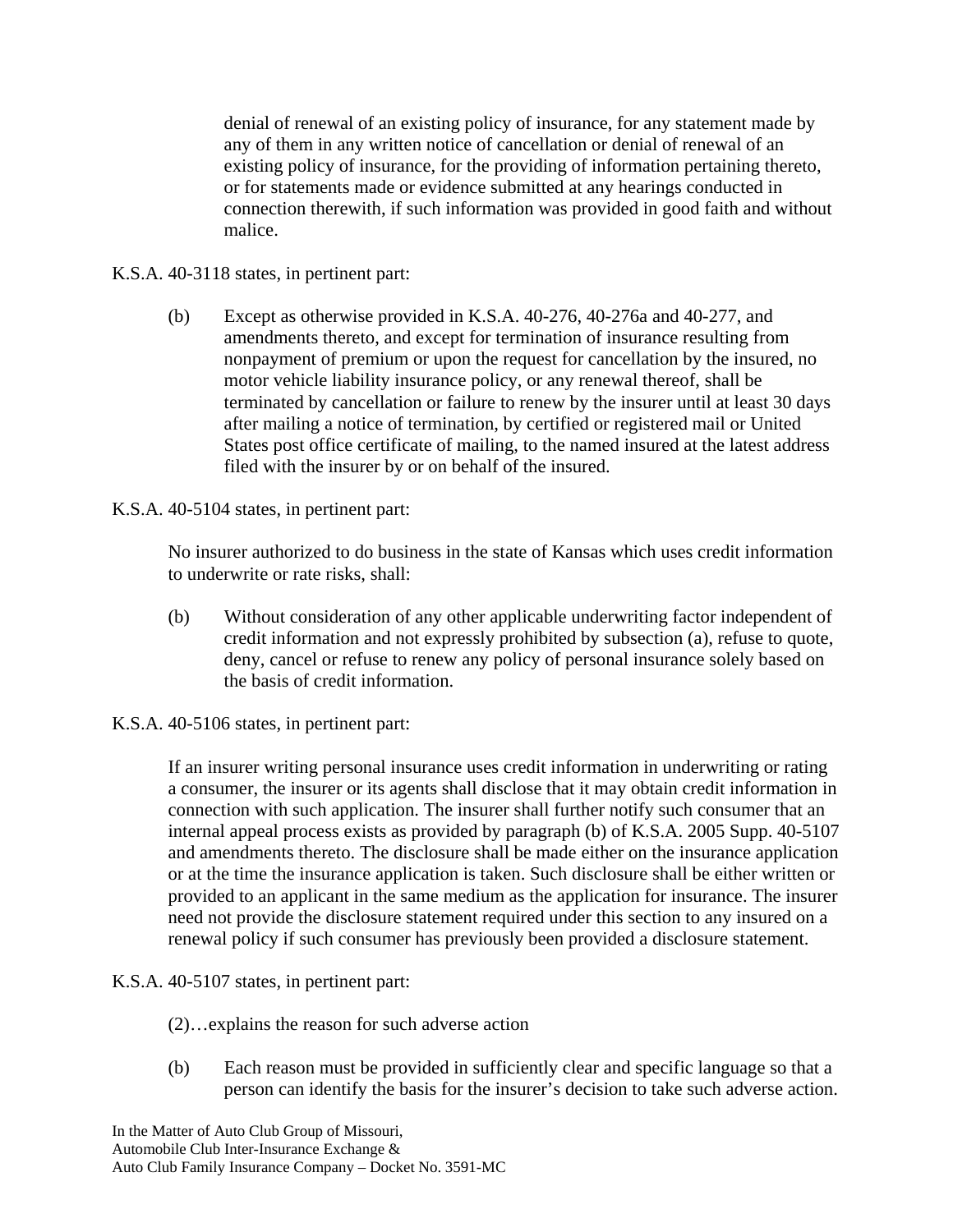An insurer shall provide a procedure whereby a consumer may review an adverse action based on credit information. Such procedure shall be consistent with the provisions of K.S.A. 40-2,112 and amendments thereto. The insurer and the insurer's agent shall be immune from any action arising from information provided to the insured through such process. The insurer shall not be found in violation of rate filings by adjusting an insured's rate in such a manner.

(c) The use of generalized terms such as "poor credit history," "poor credit rating," or "poor insurance score" shall be deemed not to comply with requirements of this section.

K.S.A. 40-955 states, in pertinent part:

- (a) Every insurer shall file with the commissioner,…every manual of classifications, rules and rates, every rating plan, policy form and every modification of any of the foregoing which it proposes to use. Every such filing shall indicate the proposed effective date and the character and extent of the coverage contemplated and shall be accompanied by the information upon which the insurer supports the filings. A filing and any supporting information shall be open to public inspection after it is filed with the commissioner. An insurer may satisfy its obligations to make such filings by authorizing the commissioner to accept on its behalf the filings made by a licensed rating organization…
- (f) No insurer shall make or issue a contract or policy except in accordance with filings which have been filed or approved for such insurer as provided in this act.

K.A.R. 40-3-16 states, in pertinent part:

(b) Companies writing fire or casualty insurance, or both, shall not require their Kansas insureds or applicants to make a "warranty," either expressed or implied, of any fact or allegation, either in the application for an insurance policy or in the policy provisions.

K.A.R. 40-3-31 states, in pertinent part:

- (b) The notice of cancellation or nonrenewal, or accompanying forms, shall include words similar to the following statements:
	- (1) Within 10 days after receiving a written request, this company will furnish, the reason for cancellation or nonrenewal in writing. This statement is required only when reasons for cancellation or nonrenewal are not sent with the cancellation or nonrenewal notice.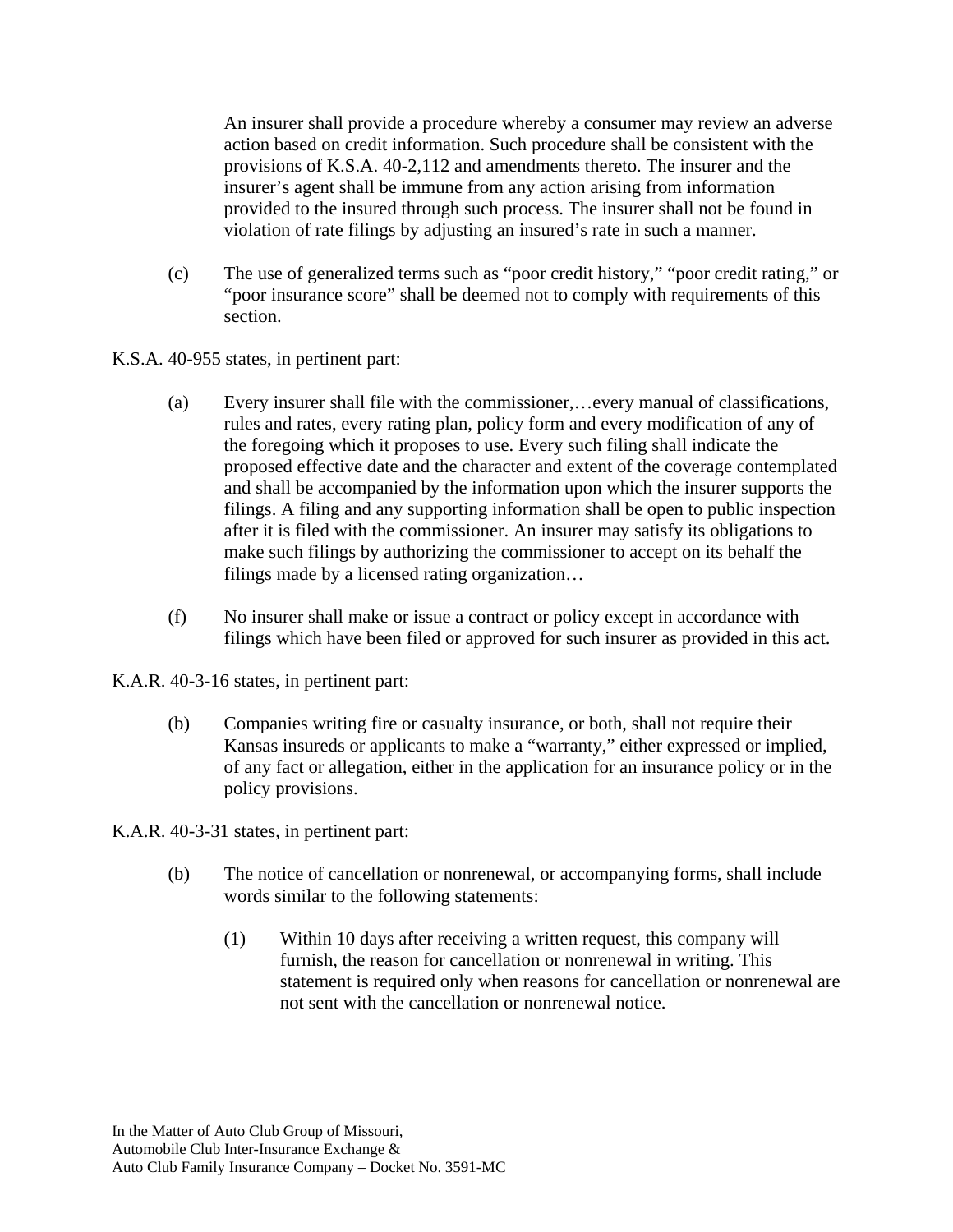## **Conclusions of Law**

Based upon the Findings of Fact enumerated in Paragraphs #1 through #14 and the Applicable Law cited above,

## **IT IS, THEREFORE, ORDERED BY THE COMMISSIONER OF INSURANCE:**

- 1. The Commissioner of Insurance has jurisdiction over this matter pursuant to K.S.A. 40-222.
- 2. The Kansas Insurance Department's ("KID") Report of Market Conduct Examination of the Auto Club of Missouri Group ("Auto Club"), as of August 31, 2005, is herein adopted in its entirety.
- 3. Auto Club's complaint logs in which all non-insurance department complaints are recorded were not set up in the format required by K.S.A. 40-2404(10). This constitutes a violation of K.S.A.  $40-2404(10)$ . Pursuant to K.S.A.  $40-2.125(a)(1)$ , Auto Club shall pay a monetary penalty of Five Hundred Dollars and No Cents (\$500.00), due and payable to the Kansas Insurance Commissioner on or before the  $14<sup>th</sup>$  day from the date of this Order for the above-stated violation of K.S.A. 40-2404(10).
- 4. Auto Club did not file with KID a deviation for the Personal Injury Protection (PIP) coverage in the Automobile Club Family Insurance Company ("ACFIC") for certain types of vehicles. 10 out of 13 ACFIC policies received a lower premium than was filed. This constitutes a violation of K.S.A. 40-955(a)(f). Pursuant to K.S.A. 40-2,125(a)(1), Auto Club shall pay a monetary penalty of One Thousand Dollars and No Cents (\$1,000.00), due and payable to the Kansas Insurance Commissioner on or before the  $14<sup>th</sup>$  day from the date of this Order for the above-stated violation of K.S.A.  $40-955(a)(f)$ .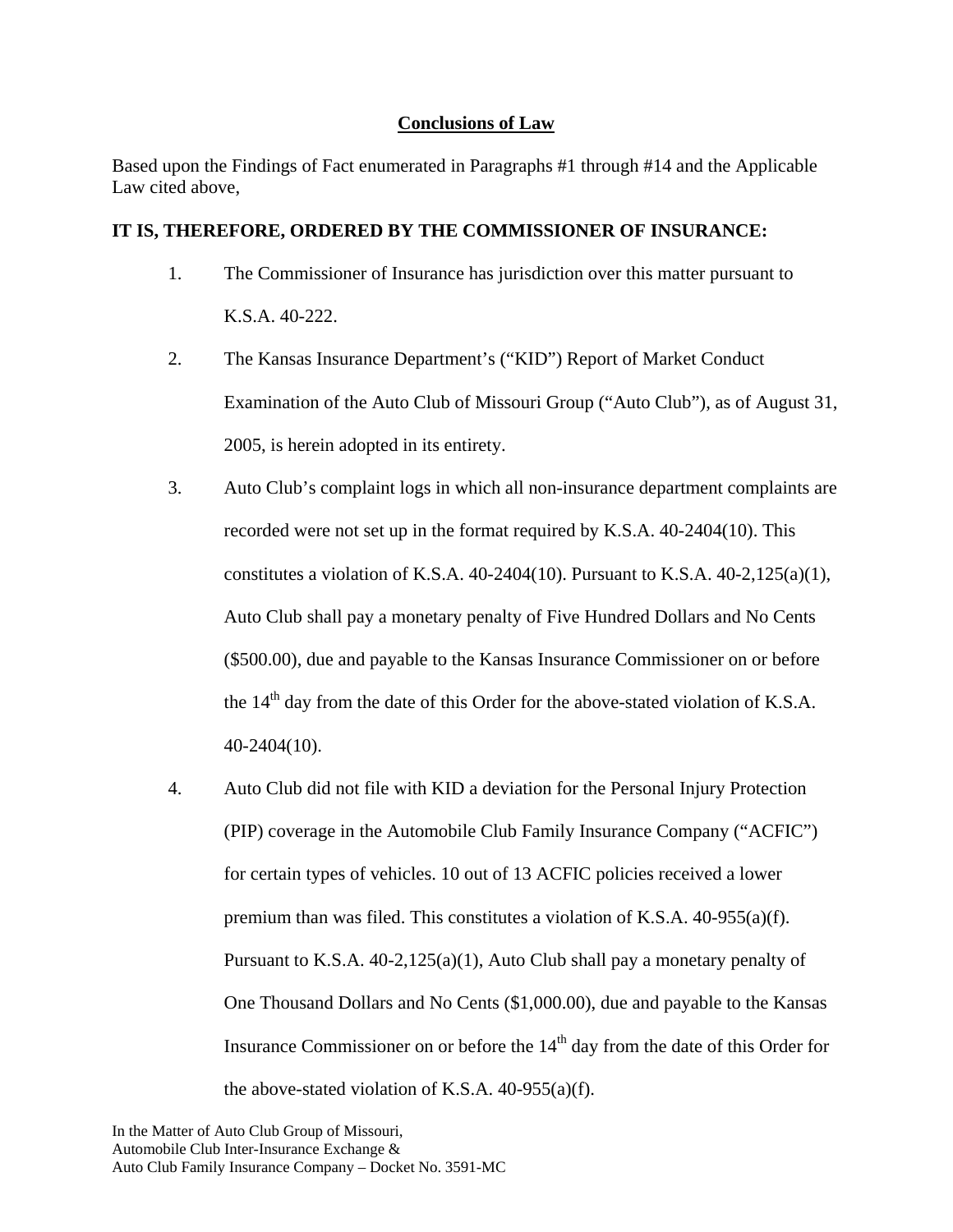- 5. Auto Club Inter-Insurance Exchange ("ACIIE") utilized an application which contained the following statement, "I warrant that the statements hereon are true and correct and I understand these statements will be relied upon by the ACIIE in issuing the policy." This constitutes a violation of K.A.R. 40-3-16(b).
- 6. Form #5901KS(4/2004), (the Homeowners Application), was approved by KID to be effective 4/14/2004. Auto Club was utilizing an individual's credit history as an underwriting tool in determining the eligibility of an account for their Homeowners program. K.S.A. 40-5106 requires disclosure to the applicant that an internal appeal process exists. Adverse action resulting from Auto Club's use of credit history either partially or solely as reason for cancellation or non-renewal constitutes a violation of K.S.A. 40-5106. The consumer was not advised of the internal appeals process per K.S.A. 40-5107(b).
- 7. Pursuant to K.S.A. 40-2,125(a)(1), Auto Club shall pay a monetary penalty of One Thousand Dollars and No Cents (\$1,000.00), due and payable to the Kansas Insurance Commissioner on or before the  $14<sup>th</sup>$  day from the date of this Order for the above-stated violations of K.A.R. 40-3-16(b) and K.S.A. 40-5106.
- 8. Six Auto Club policies sampled by the MCE team which were cancelled or nonrenewed for underwriting reasons contained language which was vague and unclear and did not identify the specific reason for the adverse action. This constitutes a violation of K.S.A.  $40-5107(2)$ (b) and (c) and K.S.A.  $40-2,112$ .
- 9. One Auto Club policy was cancelled solely for credit reasons. Auto Club's cancellation notice to the policyholder identified a 2002 bankruptcy as the reason for cancellation. This constitutes a violation of K.S.A. 40-5104(b).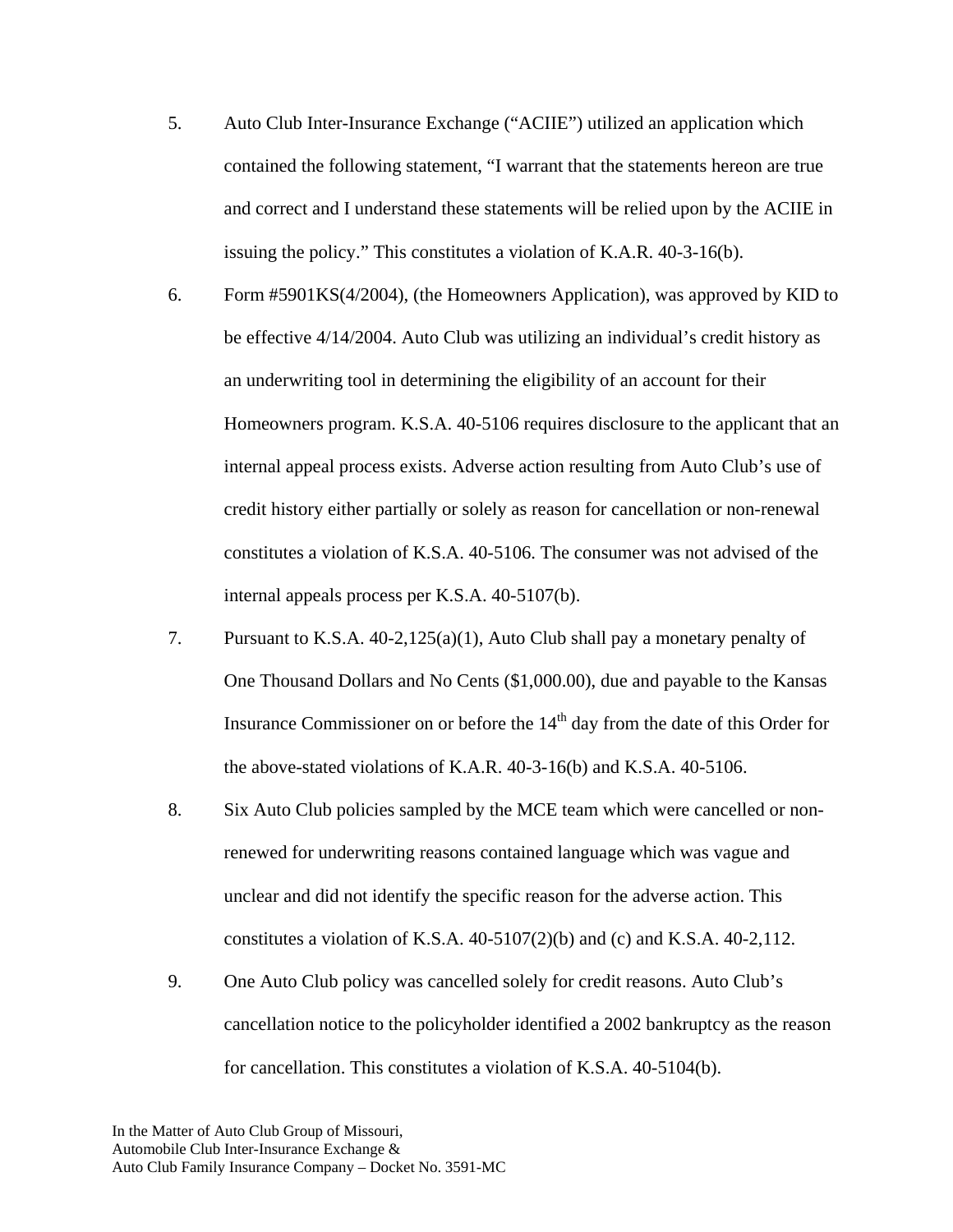- 10. Two Auto Club policy cancellation notices failed to provide a written explanation specifically detailing the reasons for cancellation or the opportunity to request the reasons for cancellation from the company. This constitutes a violation of K.S.A. 40-2,122 and K.A.R. 40-3-31(b)(1).
- 11. One Auto Club policy reviewed was non-renewed without a substantial change in exposure to justify the adverse action. This constitutes a violation of K.S.A. 40- 276a.
- 12. Pursuant to K.S.A. 40-2,125(a)(1), Auto Club shall pay a monetary penalty of Seven Thousand Dollars and No Cents (\$7,000.00), due and payable to the Kansas Insurance Commissioner on or before the  $14<sup>th</sup>$  day from the date of this Order for the above-stated violations of K.S.A. 40-5107(2)(b) and (c); K.S.A. 40- 2,112; K.S.A. 40-5104(b); K.S.A. 40-2,122; K.A.R. 40-3-31(b)(1); K.S.A. 40- 276a; and K.S.A. 40-3118.

# **IT IS SO ORDERED THIS \_4th\_ DAY OF JANUARY, 2007, IN THE CITY OF TOPEKA, COUNTY OF SHAWNEE, STATE OF KANSAS.**



 $\angle$ s/ Sandy Praeger $\angle$  Sandy Praeger Commissioner of Insurance

 $\angle$ s/ John W. Campbell $\angle$  John W. Campbell General Counsel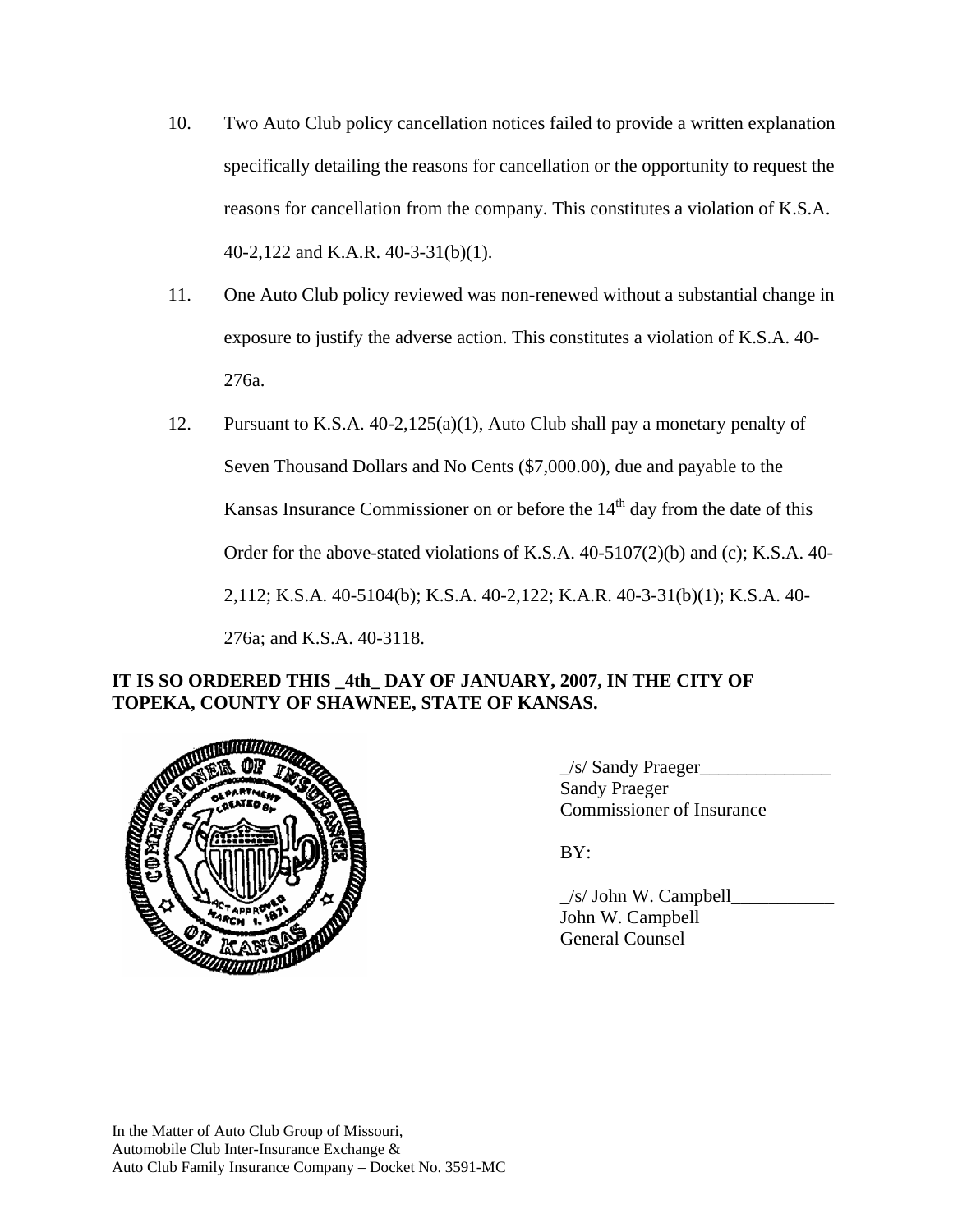### **NOTICE OF RIGHTS**

The Auto Club of Missouri Group ("Auto Club") is entitled to a hearing pursuant to K.S.A. 77- 537, the Kansas Administrative Procedure Act. If Auto Club desires a hearing, the company must file a written request for a hearing with:

 John W. Campbell, General Counsel Kansas Insurance Department 420 S.W.  $9^{th}$  Street Topeka, Kansas 66612

This request must be filed within fifteen (15) days from the date of service of this Order. If Auto Club requests a hearing, the Kansas Insurance Department will notify the company of the time and place of the hearing and information on the procedures, right of representation, and other rights of parties relating to the conduct of the hearing before the commencement of the same.

If a hearing is not requested in the time and manner stated above, this Order shall become effective as a Final Order upon the expiration of time for requesting a hearing, pursuant to K.S.A. 77-613. In the event that Auto Club files a petition for judicial review, pursuant to K.S.A. 77-613(e), the agency officer to be served on behalf of the Kansas Insurance Department is:

 John W. Campbell, General Counsel Kansas Insurance Department 420 S.W.  $9<sup>th</sup>$  Street Topeka, Kansas 66612